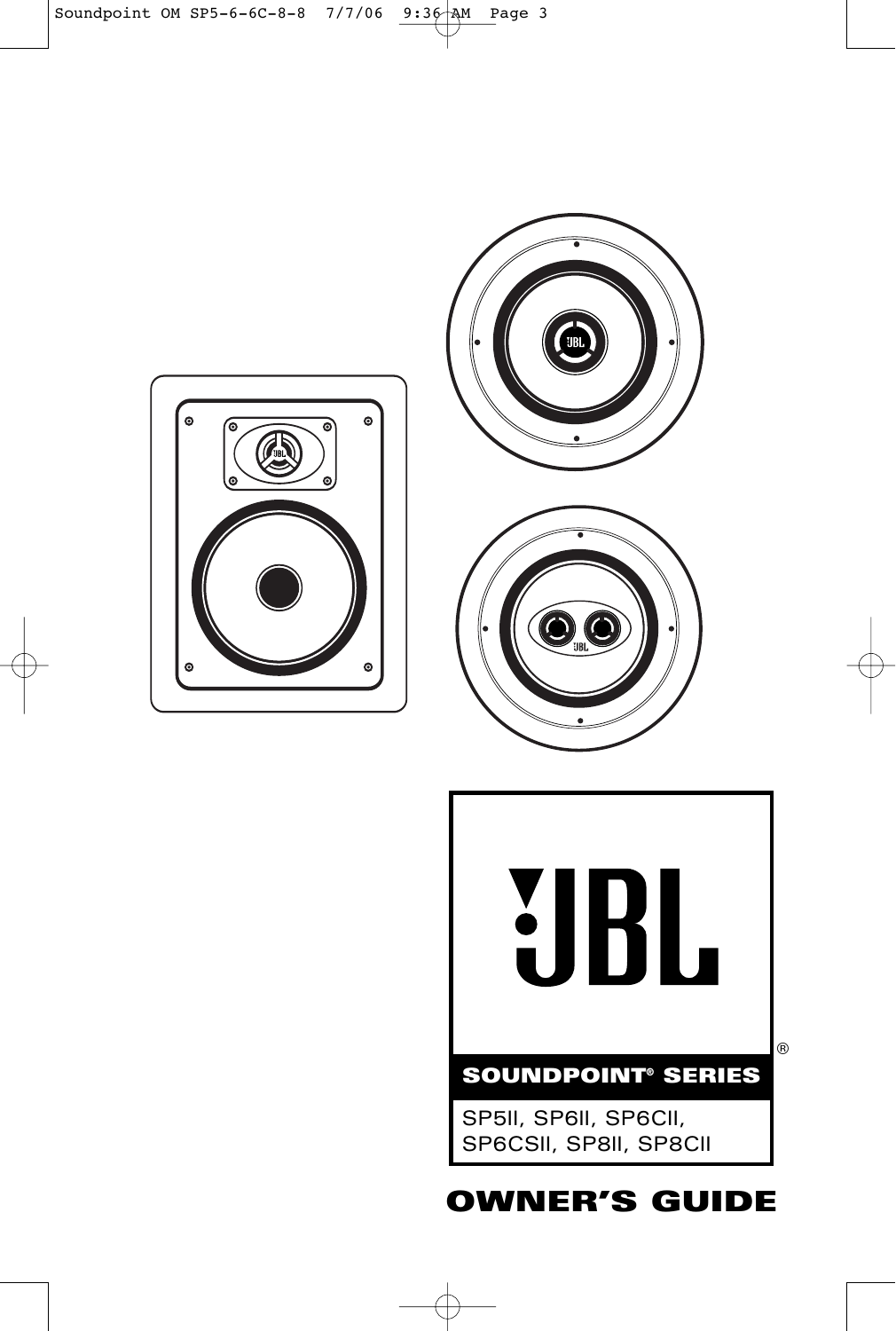# **THANK YOU FOR CHOOSING JBL**

For more than 60 years, JBL has been involved in every aspect of music and film recording and reproduction, from live performances to monitoring the recordings you play in your home, car or office.

We're confident that the JBL loudspeakers you have chosen will provide every note of enjoyment that you expected – and that when you think about purchasing additional audio equipment for your home, car or office, you will once again choose JBL.

Please take a moment to register your product on our Web site at www.jbl.com. It enables us to keep you posted on our latest advancements, and helps us to better understand our customers and build products that meet their needs and expectations.

JBL, Incorporated

# **INCLUDED**

## **SP5II, SP6II, SP8II**



One pair of speakers with grilles.



Template/paint shield. Remove paint shield (inner rectangle) at perforation.

## **SP6CII, SP6CSII, SP8CII**



One pair of speakers with grilles (SP6CII and SP8CII). Model SP6CSII includes only one loudspeaker, since it is capable of reproducing two channels of audio.



Template/paint shield. Remove paint shield (inner circle) at perforation.

## **SPEAKER PLACEMENT**

## **FRONT SPEAKERS**



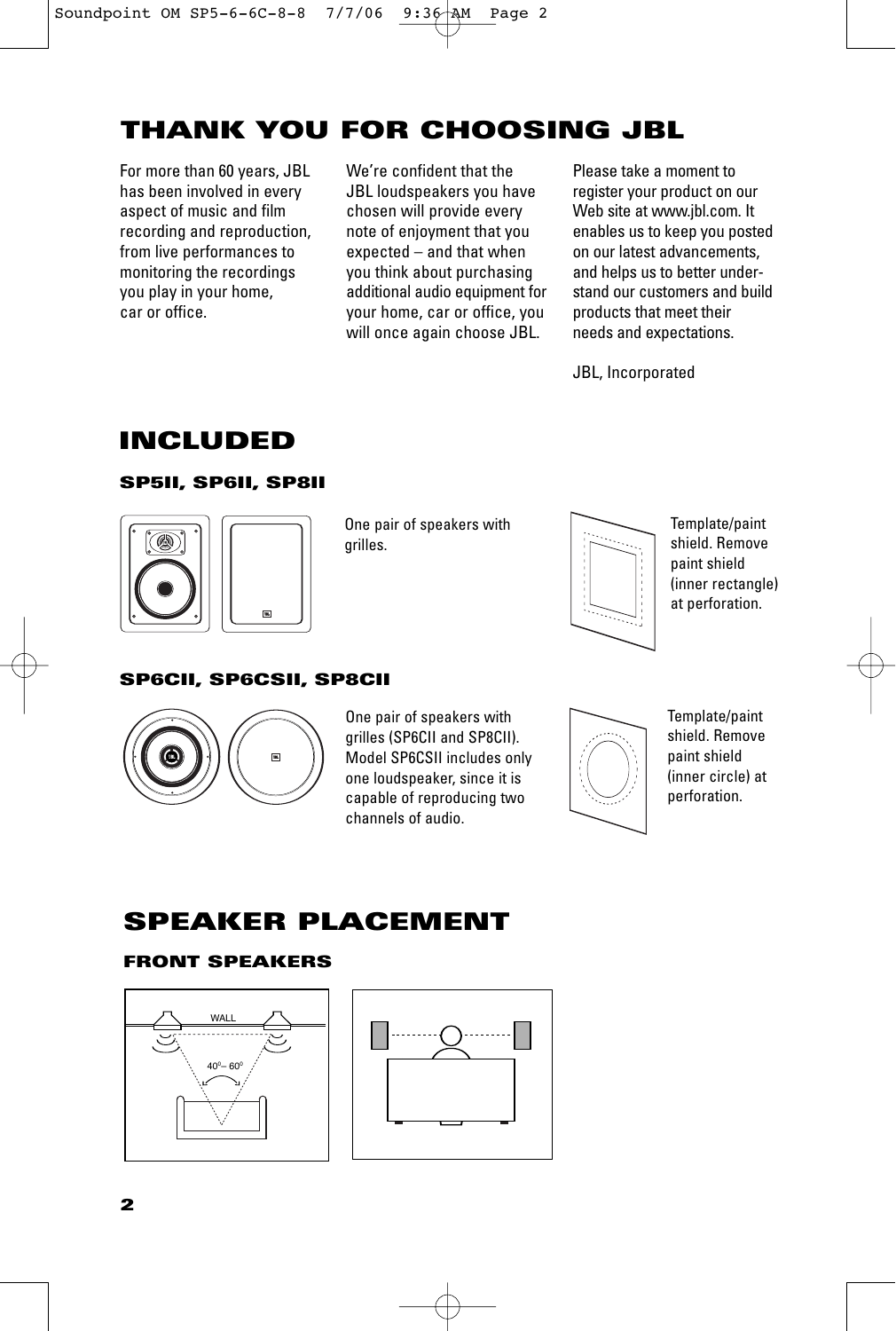## **MODELS SP5II, SP6II, SP8II AS REAR SPEAKERS**





## **IN-CEILING MODELS SP6CII, SP6CSII, SP8CII**



Proper placement of the speakers is an important step in obtaining the most realistic soundstage possible. These recommendations are for the optimum placement of the loudspeakers. Use these placement recommendations as a guide. Slight variations will not diminish your listening pleasure.

The front speakers should be placed the same distance from each other as they are from the listening position. They should be placed at about the same height from the floor as the listener's ears will be, with the tweeters aimed toward the listener at ear-level height.

In a home theater configuration, the two surround speakers should be placed slightly behind the listening position and ideally should face each other and be at a level higher than the listener's ears. If that is not possible, they may be placed in a wall (or in the ceiling) behind the listening position, facing forward. The surround speakers should not call attention to themselves. They should provide a diffuse, ambient sound accompanying the main program material heard in the front speakers. In Dolby® Digital and DTS® systems, aim the tweeters toward the listening position at ear-level height.

### **MODEL SP6CSII**

Model SP6CSII has the capability of playing two channels through one loudspeaker, thanks to its dual-tweeter/dualvoice-coil construction. Since the tweeters are close together, in general they should be aimed away from each other for best coverage.

For two-channel (stereo) applications, e.g., as a single speaker in a remote room of a distributed audio system, install the SP6CSII speaker centrally in the ceiling for best stereo imaging, swiveling the tweeters so that one points toward the left and

the other toward the right of the listening position, aimed at earlevel height.

The SP6CSII may also be used to play the left and right surround channels in a 5.1-channel home theater system, in which case it should be mounted in the ceiling slightly behind the listening position, centered from left to right and with the tweeters pointing toward the left and right of the listening position, aimed at ear-level height.

For 7.1-channel systems where it is desired to use two SP6CSII speakers, one to play both the left surround and surround back channels and the other to play both the right surround and surround back channels, mount each SP6CSII speaker in the ceiling, slightly behind the listening position, one closer to the left side of the room and the other closer to the right side. Aim the tweeters away from each other, toward the front and rear of the room.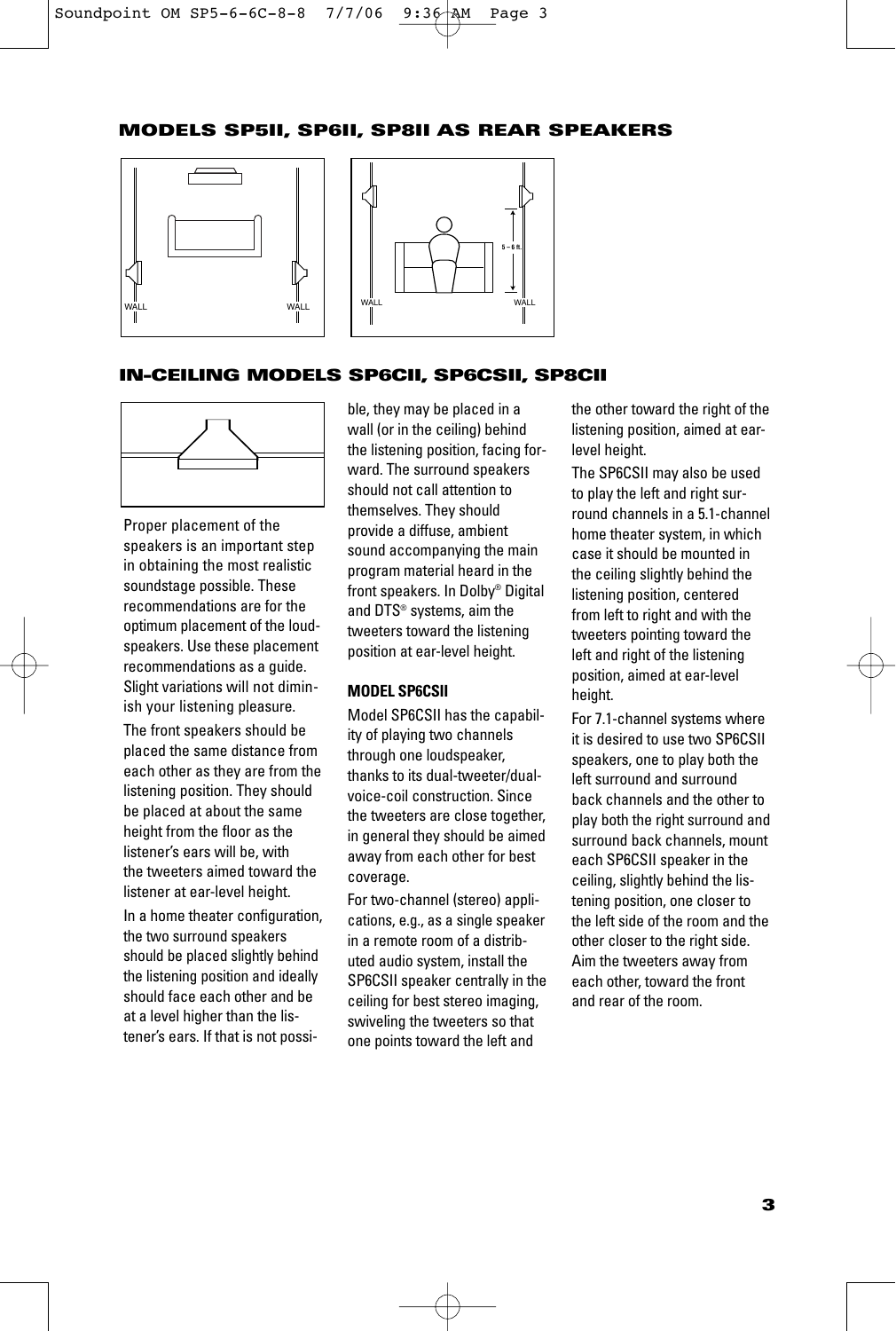# **SPEAKER CONNECTIONS**

## **CONNECTION TIPS**



Front or Rear Speaker Outputs

† For model SP6CSII, the terminals for both the left and right channels will be on the same loudspeaker.

Up to 20 ft. 16-gauge Up to 30 ft. 12-gauge Greater than 30 ft. 10-gauge

The wires for both speakers should be the same length. If one speaker is placed closer to the amplifier than the other, hide the excess wire behind the wall. Speakers and electronics terminals have corresponding  $(+)$  and  $(-)$  terminals. Most manufacturers of speakers and electronics, including JBL, use red to denote the (+) terminal and black for the (–) terminal. It is important to connect both speakers identically: (+) on the speaker to (+) on the amplifier and  $(-)$  on the speaker to  $(-)$ on the amplifier. Wiring "out of phase" results in thin sound, weak bass and a poor stereo image. With the advent of multichannel surround sound systems, connecting all of the speakers in your system with

the correct polarity remains equally important in order to preserve the proper ambience and directionality of the program material.

To use the push-type speaker terminals, press the red (+) or black (–) cap for the desired terminal, insert the bare end of the speaker wire into the hole below the cap and release the cap. Gently tug on the wire to make sure that it is fully inserted.

## **WIRE LENGTH RECOMMENDED SIZE**

Pencil

m.

## **INSTALLATION**

The SoundPoint® Series in-wall **TOOLS NEEDED** speakers were designed to be easily installed. However, if you are unsure of your ability to properly install these loudspeakers, please contact your dealer or a qualified installer.



Phillips #2 screwdriver





Measuring tape **Utility** knife





Carpenter's level **Awl**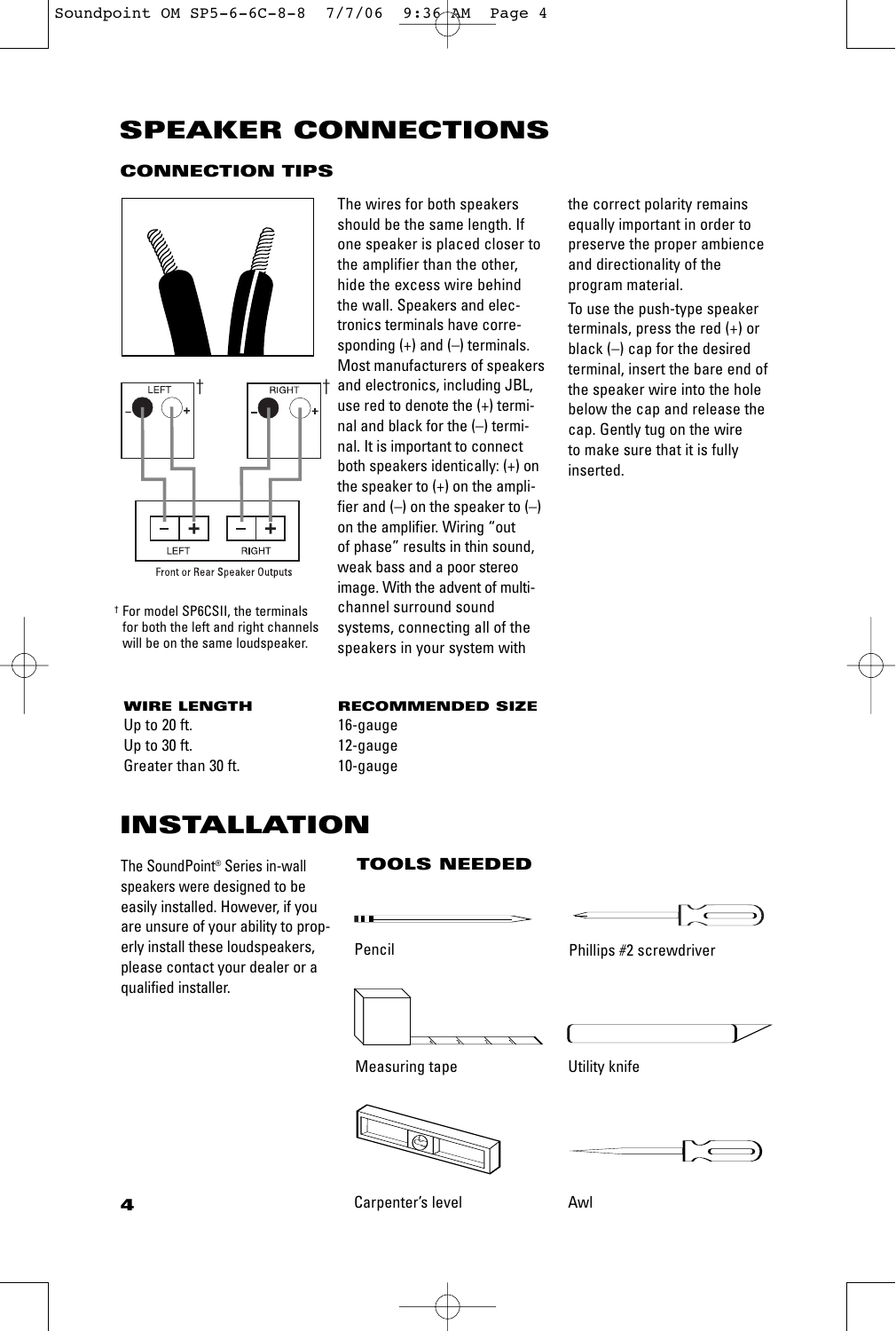# **EXISTING CONSTRUCTION**

## **SP5II, SP6II, SP8II**



Remove the grille from the speaker frame by pulling on the paper tab. If the tab is missing, to avoid scratching the grille or baffle you may unfold a paper clip, insert the straight end through one of the holes in the grille, and gently pull up.



Determine the correct speaker location.

**Note:** Remove the inner template, which is the paint shield, at the perforation. Use the outer template when cutting the drywall.



**Note:** Always allow at least one-half inch between a wall stud and the speaker cutout or the locking tabs will not be able to swivel into place.





Screw down each of the four Phillips head screws. The locking tabs will swivel into place and secure the unit to the rear surface of the drywall.



Cut the drywall. Connect the speaker wires to the speaker.

The SoundPoint speakers feature unique swivel mounts for the tweeters that enable you to aim the very directional high frequencies toward the listening position, at ear-level height. Before installing the speaker grille, gently press on the outer edge of the tweeter mount to adjust the position of the tweeter. The tweeter will not swivel more than 15 degrees in any direction; do not attempt to force it to move further. You may also rotate the tweeter to orient the JBL logo as desired.



Place the frame assembly in the wall.



Replace the metal grille.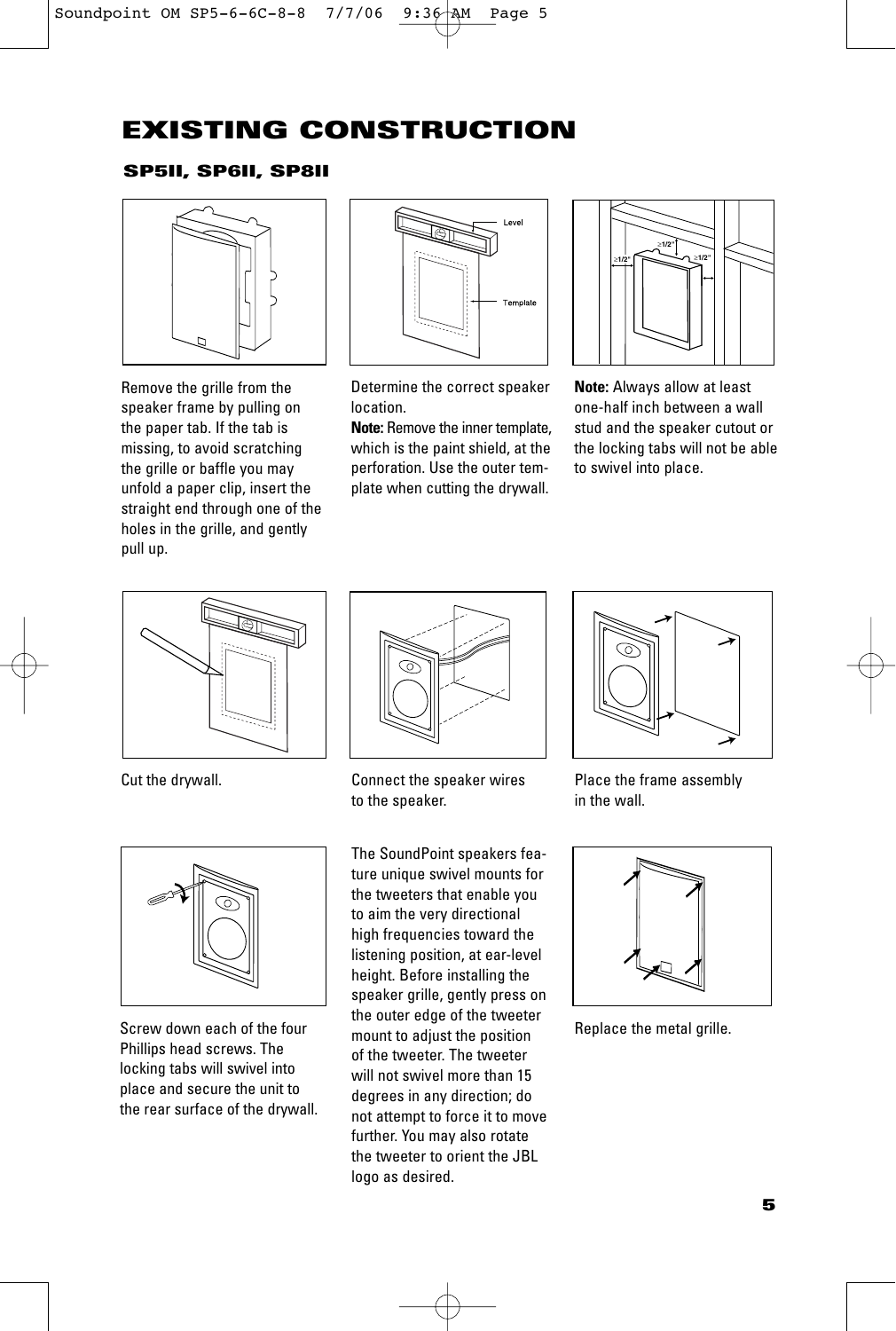# **EXISTING CONSTRUCTION**

## **SP6CII, SP6CSII, SP8CII**



Remove the grille from the speaker frame by pulling on the paper tab. If the tab is missing, to avoid scratching the grille or baffle you may unfold a paper clip, insert the straight end through one of the holes in the grille, and gently pull up.



Determine the correct speaker location.

**Note:** Remove the inner template, which is the paint shield, at the perforation. Use the outer template when cutting the drywall.



Cut the drywall.

**Note:** Always allow at least one-half inch between a wall stud and the speaker cutout or the locking tabs will not be able to swivel into place.



Connect the speaker wires to the speaker. Model SP6CSII requires two sets of speaker wires, one for each channel.

The SoundPoint speakers feature unique swivel mounts for the tweeters that enable you to aim the very directional high frequencies toward the listening position, at ear-level height. Before installing the speaker grille, gently press on the outer edge of the tweeter mount to adjust the position of the tweeter. The tweeter will not swivel more than 15 degrees in any direction; do not attempt to force it to move further. You may also rotate



Place the frame assembly in the wall.



Screw down each of the four Phillips head screws. The locking tabs will swivel into place and secure the unit to the rear surface of the drywall.

the tweeter to orient the JBL logo as desired.

The dual tweeters of the SP6CSII speaker may be swiveled independently. Optimum imaging will be obtained by aiming the tweeters to the left and right of the listening position, at ear-level height, if your application permits.



Replace the metal grille.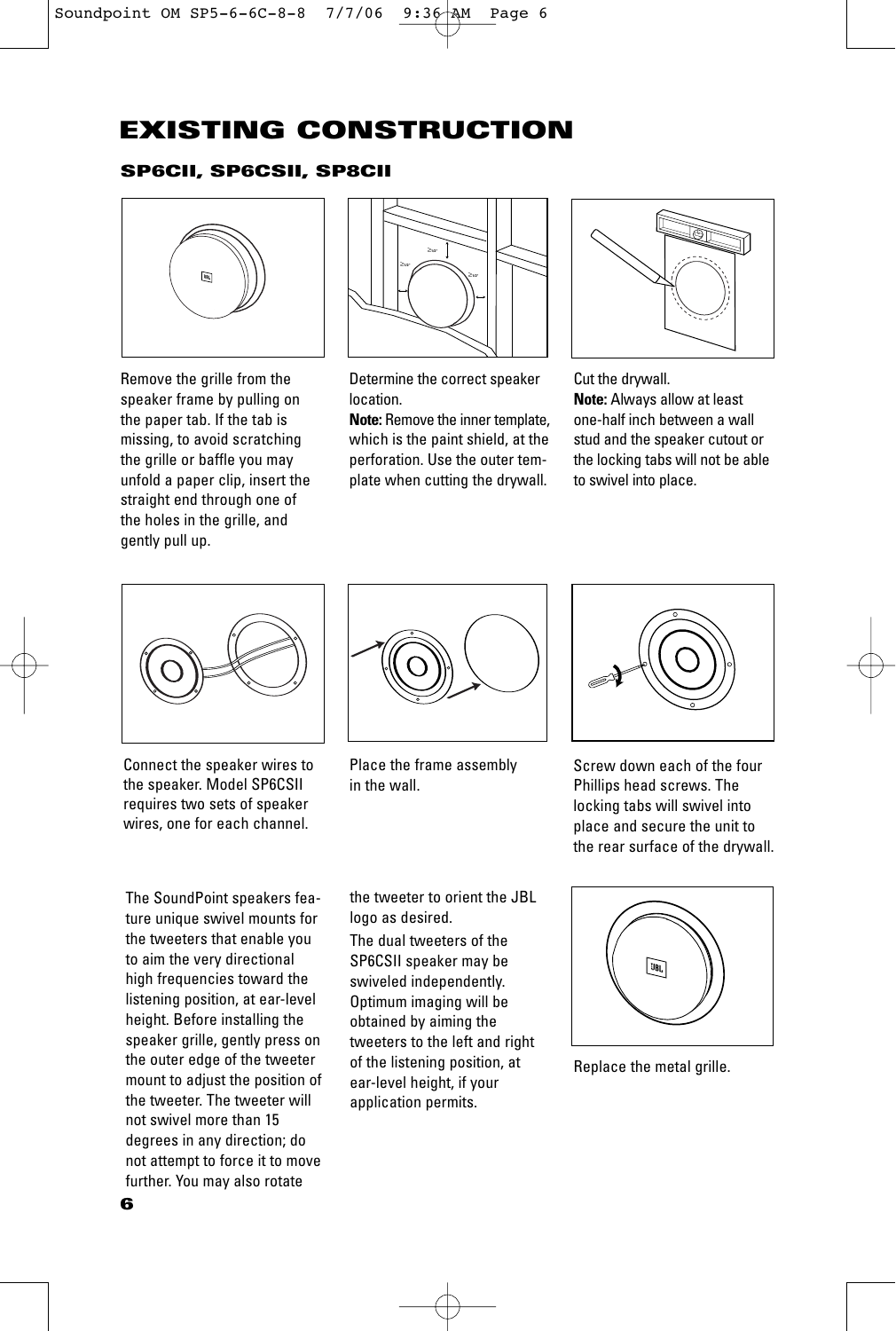# **NEW CONSTRUCTION**

You will need to purchase the correct rough-in frame kit for your model:

Detailed installation instructions are supplied with the rough-in kit.

## **PAINTING THE SPEAKER FRAME AND GRILLE**

SoundPoint Series loudspeakers can be painted to match any décor. If you wish to change their color, the satin finish on the grille and frame will function as a primer coat. Before painting, install the paint shield (inner section of template in the assembly kit) securely into the recess in the

baffle. This will protect the speaker components and baffle from paint residue. Use a high-quality spray paint, and apply a thin coat of color. **Be certain the grille perforations remain free of paint. Filling them with paint will diminish the sound quality.**

**Note:** Gently remove the acoustical foam blanket from the grille before painting. Reattach the blanket after the paint has dried.

# **TROUBLESHOOTING**

#### **IF THERE IS NO SOUND FROM ANY OF THE SPEAKERS:**

• Check that receiver/amplifier is on and a source is playing.

• Check all wires and connections between receiver/amplifier and speakers. Make sure all wires are connected. Make sure none of the speaker wires are frayed, cut, punctured or touching each other.

• Review proper operation of your receiver/amplifier.

### **IF THERE IS NO SOUND COMING FROM ONE SPEAKER:**

• Check the "Balance" control on your receiver/amplifier.

• Check all wires and connections between receiver/amplifier and speakers. Make sure all wires are connected. Make sure none of the speaker wires are frayed, cut, punctured or touching each other.

### **IF THERE IS LOW (OR NO) BASS OUTPUT:**

• Make sure the connections to the left and right "Speaker Inputs" have the correct polarity  $(+$  and  $-)$ .

• Consider adding a powered subwoofer to your system.

• In Dolby Digital or DTS modes, make sure your receiver/ processor is correctly configured. When using a subwoofer, make sure the subwoofer output of the receiver/ processor has been enabled. If no subwoofer is being used, make sure the left and right front and rear speakers have been configured as "LARGE." See your receiver/processor's

owner's manual for futher information on correct speaker configuration in Dolby Digital, DTS and other surround sound modes.

#### **IF THE SYSTEM PLAYS AT LOW VOLUMES BUT SHUTS OFF AS VOLUME IS INCREASED:**

• Check all wires and connections between receiver/amplifier and speakers. Make sure all wires are connected. Make sure none of the speaker wires are frayed, cut , punctured or touching each other.

• If more than one pair of main speakers is being used, check the minimum-impedance requirements of your receiver/amplifier.